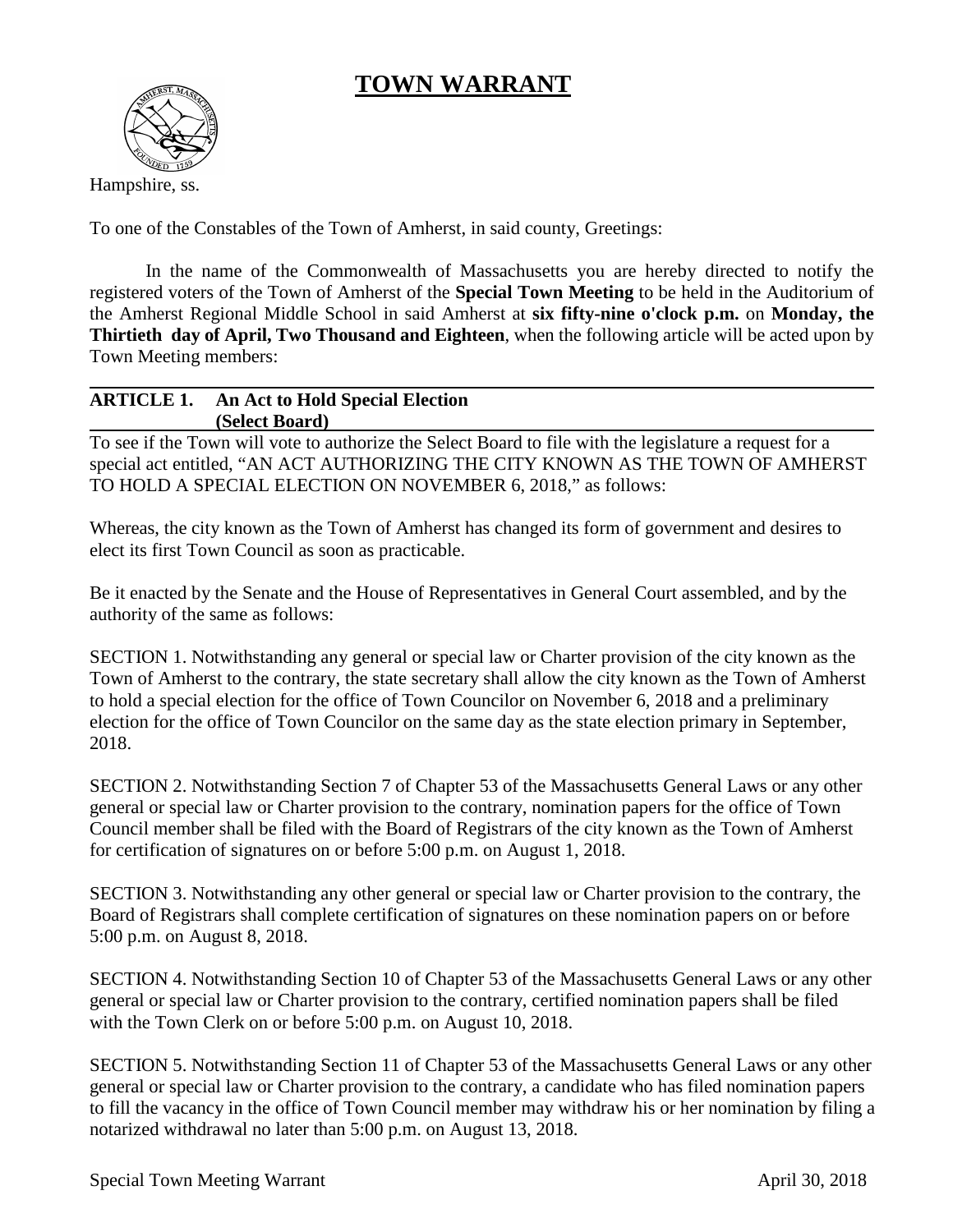SECTION 6. The Town Clerk shall take all actions necessary to conduct the special election for the Town Council on November 6, 2018 as provided in Section 10.7 of the Charter as adopted on March 27, 2018.

SECTION 7. This act shall take effect upon its passage.

## **ARTICLE 2. Rescission of Bylaw – Town Meeting Advisory Committee (Select Board)\_\_\_\_\_\_\_\_\_\_\_\_\_\_\_\_\_\_\_\_\_\_\_\_\_\_\_\_\_\_\_\_\_\_\_\_\_\_\_\_\_\_\_\_\_\_\_\_\_\_\_\_\_\_\_\_\_\_**

To see if the Town will vote to rescind the action of the Special Town Meeting Article 13, November 6, 2017 that added a Bylaw to the General Bylaws that established a Town Meeting Advisory Committee, or take any other action thereto.